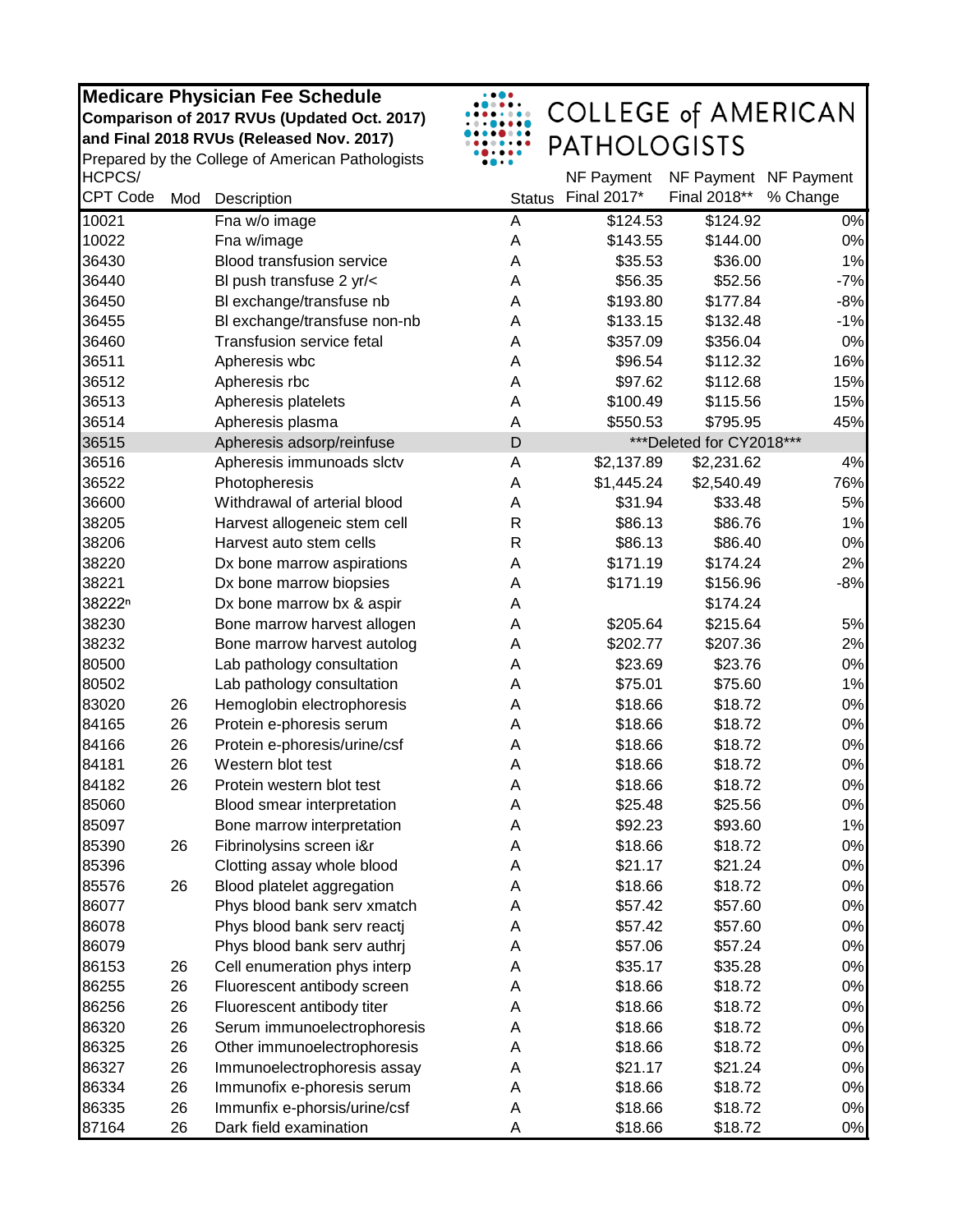|                           |           | Medicare Physician Fee Schedule<br>Comparison of 2017 RVUs (Updated Oct. 2017)<br>and Final 2018 RVUs (Released Nov. 2017)<br>Prepared by the College of American Pathologists |               | <b>COLLEGE of AMERICAN</b><br><b>PATHOLOGISTS</b> |                                       |          |
|---------------------------|-----------|--------------------------------------------------------------------------------------------------------------------------------------------------------------------------------|---------------|---------------------------------------------------|---------------------------------------|----------|
| HCPCS/<br><b>CPT Code</b> | Mod       | Description                                                                                                                                                                    | <b>Status</b> | NF Payment<br>Final 2017*                         | NF Payment NF Payment<br>Final 2018** | % Change |
| 87207                     | 26        | Smear special stain                                                                                                                                                            | Α             | \$18.66                                           | \$18.72                               | 0%       |
| 88104                     |           | Cytopath fl nongyn smears                                                                                                                                                      | A             | \$75.37                                           | \$74.16                               | $-2%$    |
| 88104                     | 26        | Cytopath fl nongyn smears                                                                                                                                                      | Α             | \$30.15                                           | \$29.88                               | $-1%$    |
| 88104                     | <b>TC</b> | Cytopath fl nongyn smears                                                                                                                                                      | A             | \$45.22                                           | \$44.28                               | $-2%$    |
| 88106                     |           | Cytopath fl nongyn filter                                                                                                                                                      | A             | \$64.96                                           | \$65.88                               | 1%       |
| 88106                     | 26        | Cytopath fl nongyn filter                                                                                                                                                      | A             | \$20.46                                           | \$20.52                               | 0%       |
| 88106                     | TC        | Cytopath fl nongyn filter                                                                                                                                                      | A             | \$44.50                                           | \$45.36                               | 2%       |
| 88108                     |           | Cytopath concentrate tech                                                                                                                                                      | Α             | \$63.52                                           | \$62.28                               | $-2%$    |
| 88108                     | 26        | Cytopath concentrate tech                                                                                                                                                      | Α             | \$23.69                                           | \$23.76                               | 0%       |
| 88108                     | <b>TC</b> | Cytopath concentrate tech                                                                                                                                                      | Α             | \$39.84                                           | \$38.52                               | $-3%$    |
| 88112                     |           | Cytopath cell enhance tech                                                                                                                                                     | Α             | \$68.91                                           | \$70.20                               | 2%       |
| 88112                     | 26        | Cytopath cell enhance tech                                                                                                                                                     | A             | \$29.07                                           | \$29.52                               | 2%       |
| 88112                     | TC        | Cytopath cell enhance tech                                                                                                                                                     | A             | \$39.84                                           | \$40.68                               | 2%       |
| 88120                     |           | Cytp urne 3-5 probes ea spec                                                                                                                                                   | A             | \$640.97                                          | \$649.79                              | 1%       |
| 88120                     | 26        | Cytp urne 3-5 probes ea spec                                                                                                                                                   | Α             | \$60.65                                           | \$60.84                               | 0%       |
| 88120                     | ТC        | Cytp urne 3-5 probes ea spec                                                                                                                                                   | Α             | \$580.32                                          | \$588.95                              | 1%       |
| 88121                     |           | Cytp urine 3-5 probes cmptr                                                                                                                                                    | А             | \$553.76                                          | \$541.79                              | $-2%$    |
| 88121                     | 26        | Cytp urine 3-5 probes cmptr                                                                                                                                                    | A             | \$52.04                                           | \$52.20                               | 0%       |
| 88121                     | TC        | Cytp urine 3-5 probes cmptr                                                                                                                                                    | Α             | \$501.72                                          | \$489.59                              | $-2%$    |
| 88125                     |           | Forensic cytopathology                                                                                                                                                         | Α             | \$21.17                                           | \$27.36                               | 29%      |
| 88125                     | 26        | Forensic cytopathology                                                                                                                                                         | Α             | \$13.28                                           | \$14.76                               | 11%      |
| 88125                     | <b>TC</b> | Forensic cytopathology                                                                                                                                                         | Α             | \$7.90                                            | \$12.60                               | 60%      |
| 88141                     |           | Cytopath c/v interpret                                                                                                                                                         | Α             | \$33.02                                           | \$33.12                               | $0\%$    |
| 88160                     |           | Cytopath smear other source                                                                                                                                                    | Α             | \$73.57                                           | \$74.16                               | 1%       |
| 88160                     | 26        | Cytopath smear other source                                                                                                                                                    | Α             | \$27.28                                           | \$27.36                               | 0%       |
| 88160                     | TC        | Cytopath smear other source                                                                                                                                                    | Α             | \$46.30                                           | \$46.80                               | 1%       |
| 88161                     |           | Cytopath smear other source                                                                                                                                                    | Α             | \$66.39                                           | \$67.32                               | 1%       |
| 88161                     | 26        | Cytopath smear other source                                                                                                                                                    | Α             | \$26.20                                           | \$26.28                               | 0%       |
| 88161                     | <b>TC</b> | Cytopath smear other source                                                                                                                                                    | A             | \$40.20                                           | \$41.04                               | 2%       |
| 88162                     |           | Cytopath smear other source                                                                                                                                                    | Α             | \$101.21                                          | \$99.00                               | $-2%$    |
| 88162                     | 26        | Cytopath smear other source                                                                                                                                                    | А             | \$40.91                                           | \$40.68                               | $-1%$    |
| 88162                     | ТC        | Cytopath smear other source                                                                                                                                                    | А             | \$60.29                                           | \$58.32                               | $-3%$    |
| 88172                     |           | Cytp dx eval fna 1st ea site                                                                                                                                                   | Α             | \$58.14                                           | \$59.04                               | 2%       |
| 88172                     | 26        | Cytp dx eval fna 1st ea site                                                                                                                                                   | Α             | \$38.04                                           | \$38.16                               | 0%       |
| 88172                     | ТC        | Cytp dx eval fna 1st ea site                                                                                                                                                   | Α             | \$20.10                                           | \$20.88                               | 4%       |
| 88173                     |           | Cytopath eval fna report                                                                                                                                                       | Α             | \$155.76                                          | \$158.04                              | 1%       |
| 88173                     | 26        | Cytopath eval fna report                                                                                                                                                       | Α             | \$74.29                                           | \$74.88                               | 1%       |
| 88173                     | ТC        | Cytopath eval fna report                                                                                                                                                       | Α             | \$81.47                                           | \$83.16                               | 2%       |
| 88177                     |           | Cytp fna eval ea addl                                                                                                                                                          | Α             | \$30.86                                           | \$31.32                               | 1%       |
| 88177                     | 26        | Cytp fna eval ea addl                                                                                                                                                          | Α             | \$23.33                                           | \$23.40                               | 0%       |
| 88177                     | TC        | Cytp fna eval ea addl                                                                                                                                                          | Α             | \$7.54                                            | \$7.92                                | 5%       |
| 88182                     |           | Cell marker study                                                                                                                                                              | Α             | \$121.30                                          | \$133.92                              | 10%      |
| 88182                     | 26        | Cell marker study                                                                                                                                                              | Α             | \$38.76                                           | \$40.68                               | 5%       |
| 88182                     | TC        | Cell marker study                                                                                                                                                              | Α             | \$82.54                                           | \$93.24                               | 13%      |
| 88184                     |           | Flowcytometry/ tc 1 marker                                                                                                                                                     | Α             | \$61.73                                           | \$68.04                               | 10%      |
| 88185°                    |           | Flowcytometry/tc add-on                                                                                                                                                        | Α             | \$37.68                                           | \$30.60                               | $-19%$   |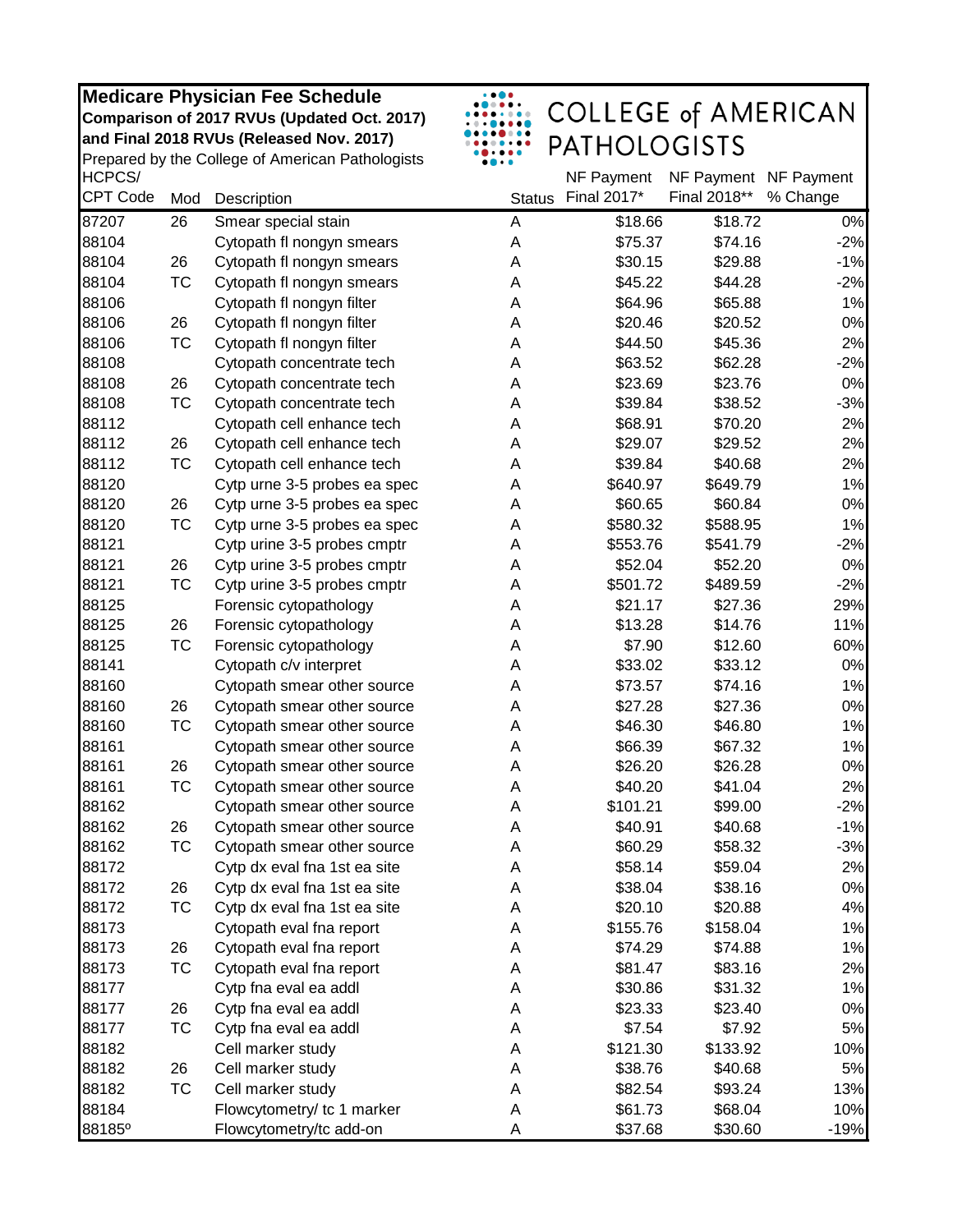|                    |           | <b>Medicare Physician Fee Schedule</b>           |               | <b>COLLEGE of AMERICAN</b> |                                       |          |
|--------------------|-----------|--------------------------------------------------|---------------|----------------------------|---------------------------------------|----------|
|                    |           | Comparison of 2017 RVUs (Updated Oct. 2017)      |               |                            |                                       |          |
|                    |           | and Final 2018 RVUs (Released Nov. 2017)         |               | <b>PATHOLOGISTS</b>        |                                       |          |
| HCPCS/             |           | Prepared by the College of American Pathologists |               |                            |                                       |          |
| <b>CPT Code</b>    | Mod       | Description                                      | <b>Status</b> | NF Payment<br>Final 2017*  | NF Payment NF Payment<br>Final 2018** | % Change |
| 88187 <sup>°</sup> |           | Flowcytometry/read 2-8                           | A             | \$59.22                    | \$48.24                               | $-19%$   |
| 88188              |           | Flowcytometry/read 9-15                          | A             | \$75.37                    | \$66.60                               | $-12%$   |
| 88189              |           | Flowcytometry/read 16 & >                        | A             | \$92.59                    | \$88.92                               | $-4%$    |
| 88291              |           | Cyto/molecular report                            | A             | \$33.02                    | \$33.84                               | 2%       |
| 88300              |           | Surgical path gross                              | A             | \$16.51                    | \$16.92                               | 2%       |
| 88300              | 26        | Surgical path gross                              | A             | \$4.67                     | \$4.68                                | 0%       |
| 88300              | <b>TC</b> | Surgical path gross                              | A             | \$11.84                    | \$12.24                               | 3%       |
| 88302              |           | Tissue exam by pathologist                       | A             | \$31.22                    | \$31.68                               | 1%       |
| 88302              | 26        | Tissue exam by pathologist                       | А             | \$7.54                     | \$7.56                                | 0%       |
| 88302              | <b>TC</b> | Tissue exam by pathologist                       | А             | \$23.69                    | \$24.12                               | 2%       |
| 88304              |           | Tissue exam by pathologist                       | А             | \$41.63                    | \$41.76                               | 0%       |
| 88304              | 26        | Tissue exam by pathologist                       | А             | \$12.20                    | \$12.24                               | 0%       |
| 88304              | <b>TC</b> | Tissue exam by pathologist                       | Α             | \$29.43                    | \$29.52                               | 0%       |
| 88305              |           | Tissue exam by pathologist                       | Α             | \$69.62                    | \$70.20                               | 1%       |
| 88305              | 26        | Tissue exam by pathologist                       | А             | \$39.84                    | \$39.96                               | 0%       |
| 88305              | <b>TC</b> | Tissue exam by pathologist                       | Α             | \$29.79                    | \$30.24                               | 2%       |
| 88307              |           | Tissue exam by pathologist                       | А             | \$269.88                   | \$270.00                              | 0%       |
| 88307              | 26        | Tissue exam by pathologist                       | Α             | \$87.93                    | \$87.84                               | 0%       |
| 88307              | TC        | Tissue exam by pathologist                       | Α             | \$181.96                   | \$182.16                              | 0%       |
| 88309              |           | Tissue exam by pathologist                       | Α             | \$413.80                   | \$410.04                              | $-1%$    |
| 88309              | 26        | Tissue exam by pathologist                       | А             | \$155.40                   | \$155.88                              | $0\%$    |
| 88309              | <b>TC</b> | Tissue exam by pathologist                       | А             | \$258.40                   | \$254.16                              | $-2%$    |
| 88311              |           | Decalcify tissue                                 | А             | \$22.61                    | \$22.68                               | $0\%$    |
| 88311              | 26        | Decalcify tissue                                 | А             | \$13.28                    | \$13.32                               | 0%       |
| 88311              | <b>TC</b> | Decalcify tissue                                 | А             | \$9.33                     | \$9.36                                | $0\%$    |
| 88312              |           |                                                  |               | \$99.77                    |                                       | $0\%$    |
| 88312              |           | Special stains group 1                           | А             |                            | \$99.36                               |          |
|                    | 26        | Special stains group 1                           | А             | \$28.35                    | \$28.08                               | $-1%$    |
| 88312              | ТC        | Special stains group 1                           | A             | \$71.42                    | \$71.28                               | $0\%$    |
| 88313              |           | Special stains group 2                           | Α             | \$70.70                    | \$72.00                               | 2%       |
| 88313              | 26        | Special stains group 2                           | Α             | \$12.56                    | \$12.60                               | 0%       |
| 88313              | TC        | Special stains group 2                           | Α             | \$58.14                    | \$59.40                               | 2%       |
| 88314              |           | Histochemical stains add-on                      | A             | \$79.31                    | \$87.12                               | 10%      |
| 88314              | 26        | Histochemical stains add-on                      | Α             | \$23.33                    | \$23.76                               | 2%       |
| 88314              | TC        | Histochemical stains add-on                      | Α             | \$55.99                    | \$63.36                               | 13%      |
| 88319              |           | Enzyme histochemistry                            | A             | \$90.08                    | \$90.00                               | 0%       |
| 88319              | 26        | Enzyme histochemistry                            | A             | \$27.99                    | \$28.08                               | 0%       |
| 88319              | TC        | Enzyme histochemistry                            | A             | \$62.09                    | \$61.92                               | 0%       |
| 88321              |           | Microslide consultation                          | A             | \$104.80                   | \$105.12                              | 0%       |
| 88323°             |           | Microslide consultation                          | Α             | \$131.71                   | \$124.92                              | $-5%$    |
| 88323              | 26        | Microslide consultation                          | Α             | \$90.44                    | \$91.44                               | 1%       |
| 88323°             | TC        | Microslide consultation                          | Α             | \$41.27                    | \$33.48                               | $-19%$   |
| 88325              |           | Comprehensive review of data                     | Α             | \$191.29                   | \$189.72                              | $-1%$    |
| 88329              |           | Path consult introp                              | A             | \$53.12                    | \$53.28                               | 0%       |
| 88331              |           | Path consult intraop 1 bloc                      | Α             | \$98.69                    | \$99.72                               | 1%       |
| 88331              | 26        | Path consult intraop 1 bloc                      | Α             | \$66.04                    | \$66.60                               | 1%       |
| 88331              | <b>TC</b> | Path consult intraop 1 bloc                      | Α             | \$32.66                    | \$33.12                               | 1%       |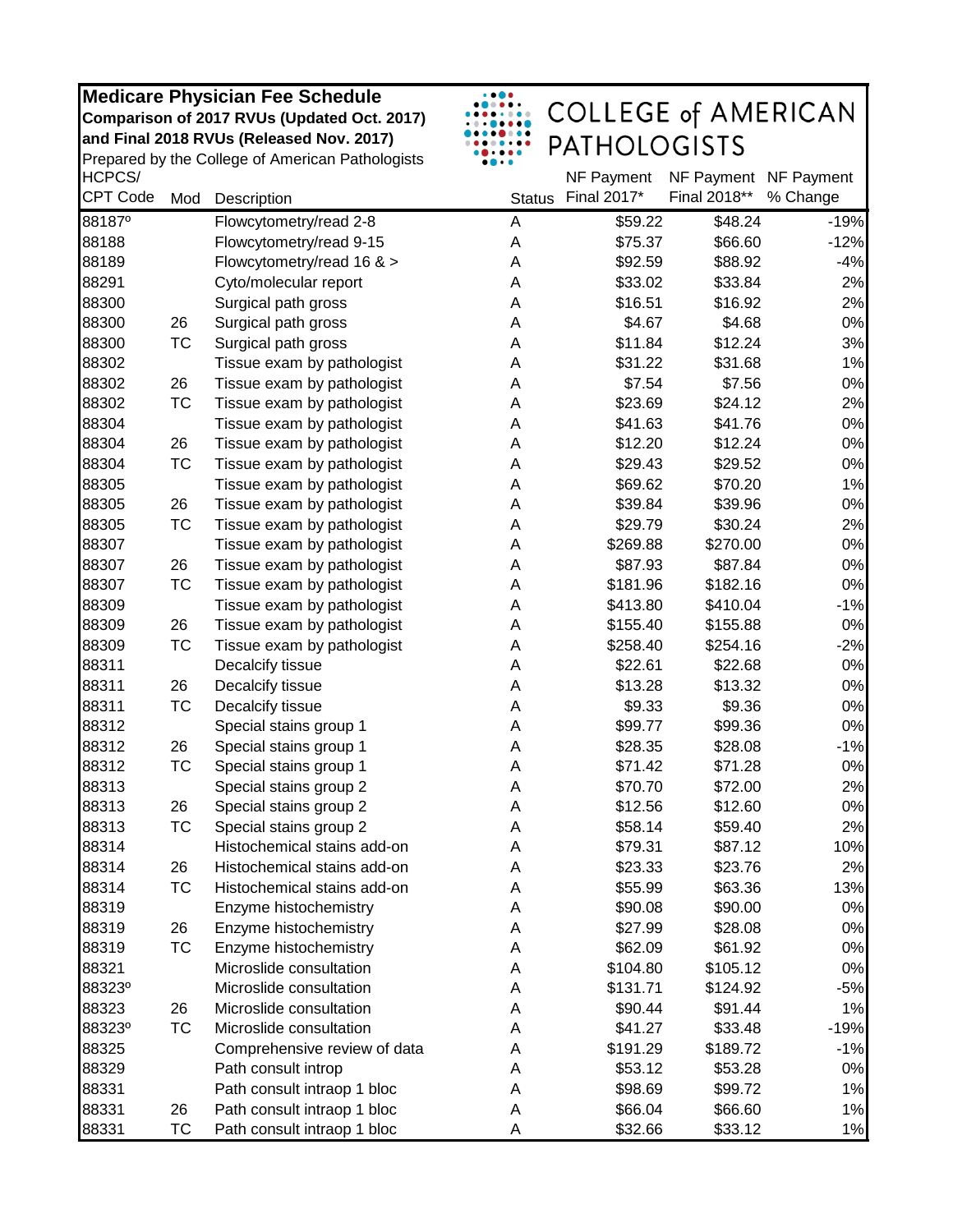| <b>Medicare Physician Fee Schedule</b>           |
|--------------------------------------------------|
| Comparison of 2017 RVUs (Updated Oct. 2017)      |
| and Final 2018 RVUs (Released Nov. 2017)         |
| Prepared by the College of American Pathologists |



## COLLEGE of AMERICAN<br>PATHOLOGISTS

| HCPCS/          |           |                              |               | NF Payment  | NF Payment NF Payment |          |
|-----------------|-----------|------------------------------|---------------|-------------|-----------------------|----------|
| <b>CPT Code</b> | Mod       | Description                  | <b>Status</b> | Final 2017* | Final 2018**          | % Change |
| 88332           |           | Path consult intraop addl    | A             | \$53.47     | \$54.36               | 2%       |
| 88332           | 26        | Path consult intraop addl    | A             | \$32.66     | \$32.76               | 0%       |
| 88332           | ТC        | Path consult intraop addl    | A             | \$20.82     | \$21.60               | 4%       |
| 88333           |           | Intraop cyto path consult 1  | A             | \$95.46     | \$91.80               | $-4%$    |
| 88333           | 26        | Intraop cyto path consult 1  | A             | \$66.39     | \$66.60               | 0%       |
| 88333           | TC        | Intraop cyto path consult 1  | A             | \$29.07     | \$25.20               | $-13%$   |
| 88334           |           | Intraop cyto path consult 2  | A             | \$60.29     | \$56.88               | $-6%$    |
| 88334           | 26        | Intraop cyto path consult 2  | А             | \$40.55     | \$40.68               | 0%       |
| 88334           | ТC        | Intraop cyto path consult 2  | Α             | \$19.74     | \$16.20               | $-18%$   |
| 88341           |           | Immunohisto antb addl slide  | A             | \$92.23     | \$94.68               | 3%       |
| 88341           | 26        | Immunohisto antb addl slide  | A             | \$29.79     | \$29.88               | 0%       |
| 88341           | TC        | Immunohisto antb addl slide  | A             | \$62.45     | \$64.80               | 4%       |
| 88342           |           | Immunohisto antb 1st stain   | A             | \$108.38    | \$111.60              | 3%       |
| 88342           | 26        | Immunohisto antb 1st stain   | Α             | \$37.32     | \$37.44               | 0%       |
| 88342           | ТC        | Immunohisto antb 1st stain   | Α             | \$71.06     | \$74.16               | 4%       |
| 88344           |           | Immunohisto antibody slide   | A             | \$174.78    | \$178.56              | 2%       |
| 88344           | 26        | Immunohisto antibody slide   | A             | \$40.91     | \$41.04               | 0%       |
| 88344           | <b>TC</b> | Immunohisto antibody slide   | Α             | \$133.86    | \$137.52              | 3%       |
| 88346           |           | Immunofluor antb 1st stain   | Α             | \$95.82     | \$95.76               | 0%       |
| 88346           | 26        | Immunofluor antb 1st stain   | A             | \$38.04     | \$37.80               | $-1%$    |
| 88346           | ТC        | Immunofluor antb 1st stain   | Α             | \$57.78     | \$57.96               | 0%       |
| 88348           |           | Electron microscopy          | A             | \$351.35    | \$354.24              | 1%       |
| 88348           | 26        | Electron microscopy          | A             | \$79.67     | \$79.92               | 0%       |
| 88348           | ТC        | Electron microscopy          | A             | \$271.68    | \$274.32              | 1%       |
| 88350           |           | Immunofluor antb addl stain  | A             | \$74.29     | \$73.80               | $-1%$    |
| 88350           | 26        | Immunofluor antb addl stain  | A             | \$30.15     | \$30.24               | 0%       |
| 88350           | <b>TC</b> | Immunofluor antb addl stain  | Α             | \$44.14     | \$43.56               | $-1%$    |
| 88355°          |           | Analysis skeletal muscle     | A             | \$144.63    | \$134.28              | $-7%$    |
| 88355           | 26        | Analysis skeletal muscle     | A             | \$84.70     | \$85.68               | 1%       |
| 88355°          | TC        | Analysis skeletal muscle     | A             | \$59.93     | \$48.60               | $-19%$   |
| 88356           |           | Analysis nerve               | Α             | \$212.10    | \$225.36              | 6%       |
| 88356           | 26        | Analysis nerve               | Α             | \$124.89    | \$129.60              | 4%       |
| 88356           | TC        | Analysis nerve               | A             | \$87.21     | \$95.76               | 10%      |
| 88358           |           | Analysis tumor               | Α             | \$90.80     | \$96.84               | 7%       |
| 88358           | 26        | Analysis tumor               | Α             | \$47.73     | \$48.96               | 3%       |
| 88358           | ТC        | Analysis tumor               | A             | \$43.07     | \$47.88               | 11%      |
| 88360°          |           | Tumor immunohistochem/manual | A             | \$142.12    | \$136.44              | $-4%$    |
| 88360°          | 26        | Tumor immunohistochem/manual | Α             | \$57.42     | \$46.80               | $-18%$   |
| 88360           | ТC        | Tumor immunohistochem/manual | А             | \$84.70     | \$89.64               | 6%       |
| 88361°          |           | Tumor immunohistochem/comput | А             | \$156.83    | \$148.32              | $-5%$    |
| 88361°          | 26        | Tumor immunohistochem/comput | А             | \$61.01     | \$49.68               | $-19%$   |
| 88361           | ТC        | Tumor immunohistochem/comput | Α             | \$95.82     | \$98.64               | 3%       |
| 88362°          |           | Nerve teasing preparations   | A             | \$234.71    | \$213.48              | $-9%$    |
| 88362           | 26        | Nerve teasing preparations   | A             | \$114.48    | \$115.92              | 1%       |
| 88362°          | ТC        | Nerve teasing preparations   | Α             | \$120.23    | \$97.56               | $-19%$   |
| 88363           |           | Xm archive tissue molec anal | Α             | \$24.05     | \$24.48               | 2%       |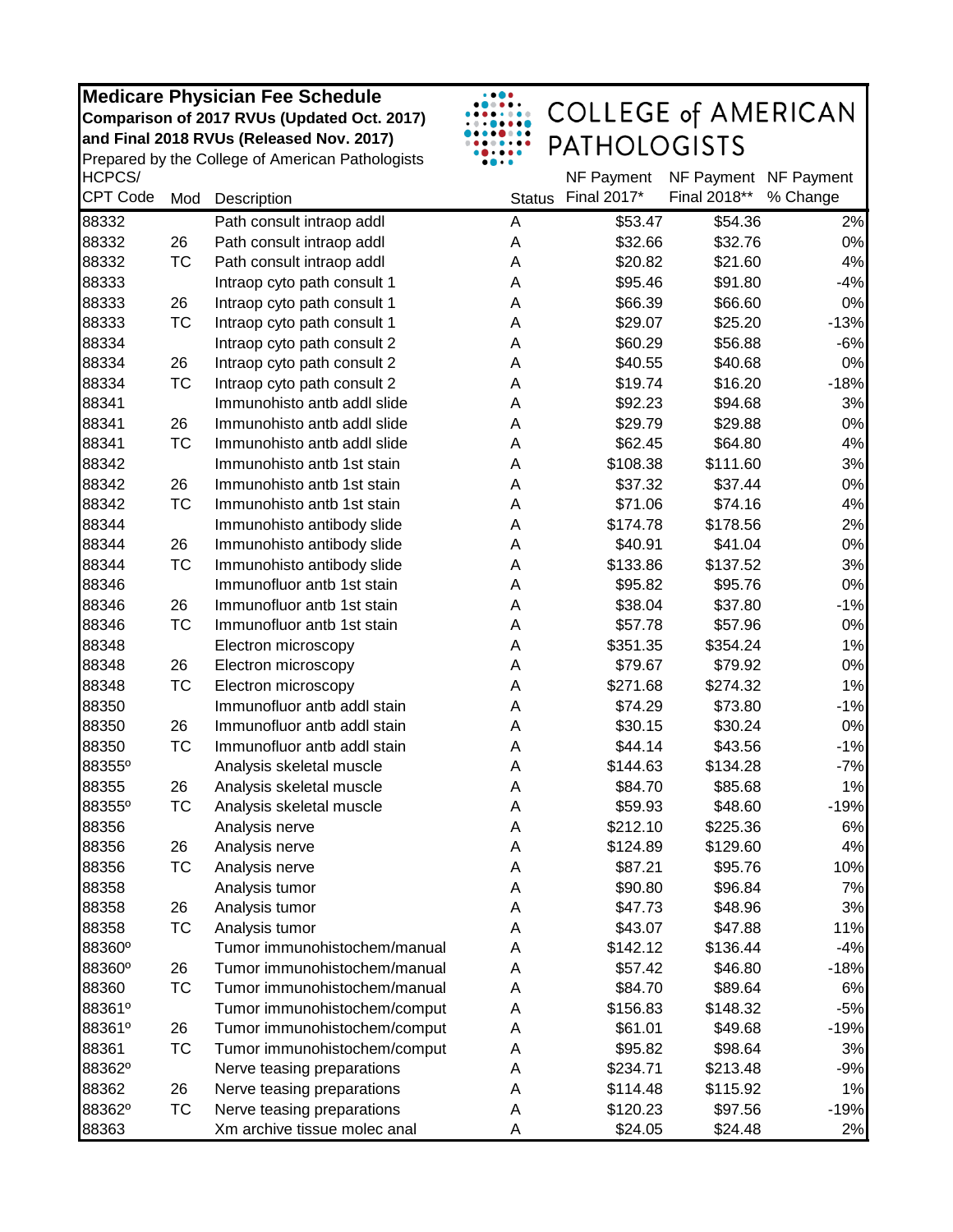|                 |           | <b>Medicare Physician Fee Schedule</b>           |               |                            |              |            |
|-----------------|-----------|--------------------------------------------------|---------------|----------------------------|--------------|------------|
|                 |           | Comparison of 2017 RVUs (Updated Oct. 2017)      |               | <b>COLLEGE of AMERICAN</b> |              |            |
|                 |           | and Final 2018 RVUs (Released Nov. 2017)         |               | <b>PATHOLOGISTS</b>        |              |            |
|                 |           | Prepared by the College of American Pathologists |               |                            |              |            |
| HCPCS/          |           |                                                  |               | NF Payment                 | NF Payment   | NF Payment |
| <b>CPT Code</b> | Mod       | Description                                      | <b>Status</b> | Final 2017*                | Final 2018** | % Change   |
| 88364           |           | Insitu hybridization (fish)                      | A             | \$133.15                   | \$135.00     | 1%         |
| 88364           | 26        | Insitu hybridization (fish)                      | A             | \$36.61                    | \$36.72      | 0%         |
| 88364           | <b>TC</b> | Insitu hybridization (fish)                      | A             | \$96.54                    | \$98.28      | 2%         |
| 88365           |           | Insitu hybridization (fish)                      | Α             | \$179.80                   | \$183.60     | 2%         |
| 88365           | 26        | Insitu hybridization (fish)                      | Α             | \$46.30                    | \$46.44      | 0%         |
| 88365           | <b>TC</b> | Insitu hybridization (fish)                      | Α             | \$133.51                   | \$137.16     | 3%         |
| 88366           |           | Insitu hybridization (fish)                      | A             | \$260.19                   | \$268.20     | 3%         |
| 88366           | 26        | Insitu hybridization (fish)                      | A             | \$64.96                    | \$65.52      | 1%         |
| 88366           | TC        | Insitu hybridization (fish)                      | A             | \$195.23                   | \$202.68     | 4%         |
| 88367           |           | Insitu hybridization auto                        | Α             | \$107.31                   | \$109.44     | 2%         |
| 88367           | 26        | Insitu hybridization auto                        | Α             | \$36.25                    | \$36.36      | 0%         |
| 88367           | <b>TC</b> | Insitu hybridization auto                        | Α             | \$71.06                    | \$73.08      | 3%         |
| 88368           |           | Insitu hybridization manual                      | Α             | \$118.43                   | \$123.48     | 4%         |
| 88368           | 26        | Insitu hybridization manual                      | A             | \$42.35                    | \$43.56      | 3%         |
| 88368           | TC        | Insitu hybridization manual                      | Α             | \$76.08                    | \$79.92      | 5%         |
| 88369           |           | M/phmtrc alysishquant/semiq                      | Α             | \$108.38                   | \$111.60     | 3%         |
| 88369           | 26        | M/phmtrc alysishquant/semiq                      | Α             | \$33.38                    | \$33.84      | 1%         |
| 88369           | TC        | M/phmtrc alysishquant/semiq                      | Α             | \$75.01                    | \$77.76      | 4%         |
| 88371           | 26        | Protein western blot tissue                      | A             | \$18.66                    | \$18.72      | 0%         |
| 88372           | 26        | Protein analysis w/probe                         | A             | \$18.66                    | \$18.72      | 0%         |
| 88373           |           | M/phmtrc alys ishquant/semiq                     | Α             | \$80.03                    | \$80.28      | 0%         |
| 88373           | 26        | M/phmtrc alys ishquant/semiq                     | A             | \$28.71                    | \$28.80      | 0%         |
| 88373           | <b>TC</b> | M/phmtrc alys ishquant/semiq                     | A             | \$51.32                    | \$51.48      | 0%         |
| 88374           |           | M/phmtrc alys ishquant/semiq                     | Α             | \$343.45                   | \$351.36     | 2%         |
| 88374           | 26        | M/phmtrc alys ishquant/semiq                     | Α             | \$46.30                    | \$46.08      | 0%         |
| 88374           | TC        | M/phmtrc alys ishquant/semiq                     | A             | \$297.16                   | \$305.28     | 3%         |
| 88375           |           | Optical endomicroscpy interp                     | A             | \$47.01                    | \$52.20      | 11%        |
| 88377           |           | M/phmtrc alys ishquant/semiq                     | A             | \$410.21                   | \$417.60     | 2%         |
| 88377           | 26        | M/phmtrc alys ishquant/semiq                     | A             | \$66.75                    | \$66.96      | 0%         |
| 88377           | TC        | M/phmtrc alys ishquant/semiq                     | А             | \$343.45                   | \$350.64     | 2%         |
| 88380           |           | Microdissection laser                            | A             | \$138.53                   | \$140.04     | 1%         |
| 88380           | 26        | Microdissection laser                            | Α             | \$57.42                    | \$57.60      | 0%         |
| 88380           | ТC        | Microdissection laser                            | Α             | \$81.11                    | \$82.44      | 2%         |
| 88381           |           | Microdissection manual                           | Α             | \$123.10                   | \$124.92     | 1%         |
| 88381           | 26        | Microdissection manual                           | A             | \$26.20                    | \$26.28      | 0%         |
| 88381           | TC        | Microdissection manual                           | A             | \$96.90                    | \$98.64      | 2%         |
| 88387           |           | Tiss exam molecular study                        | Α             | \$38.76                    | \$35.64      | $-8%$      |
| 88387           | 26        | Tiss exam molecular study                        | Α             | \$31.22                    | \$29.52      | $-5%$      |
| 88387           | ТC        | Tiss exam molecular study                        | А             | \$7.54                     | \$6.12       | $-19%$     |
| 88388           |           | Tiss ex molecul study add-on                     | Α             | \$35.17                    | \$35.28      | $0\%$      |
| 88388           | 26        | Tiss ex molecul study add-on                     | Α             | \$25.12                    | \$25.20      | 0%         |
| 88388           | ТC        | Tiss ex molecul study add-on                     | Α             | \$10.05                    | \$10.08      | 0%         |
| 89060           | 26        | Exam synovial fluid crystals                     | Α             | \$18.66                    | \$18.72      | $0\%$      |
| 96931           |           | Rcm celulr subcelulr img skn                     | Α             | \$161.86                   | \$172.08     | 6%         |
| 96932           |           | Rcm celulr subcelulr img skn                     | Α             | \$104.80                   | \$124.92     | 19%        |
| 96933           |           | Rcm celulr subcelulr img skn                     | A             | \$45.94                    | \$41.76      | $-9%$      |